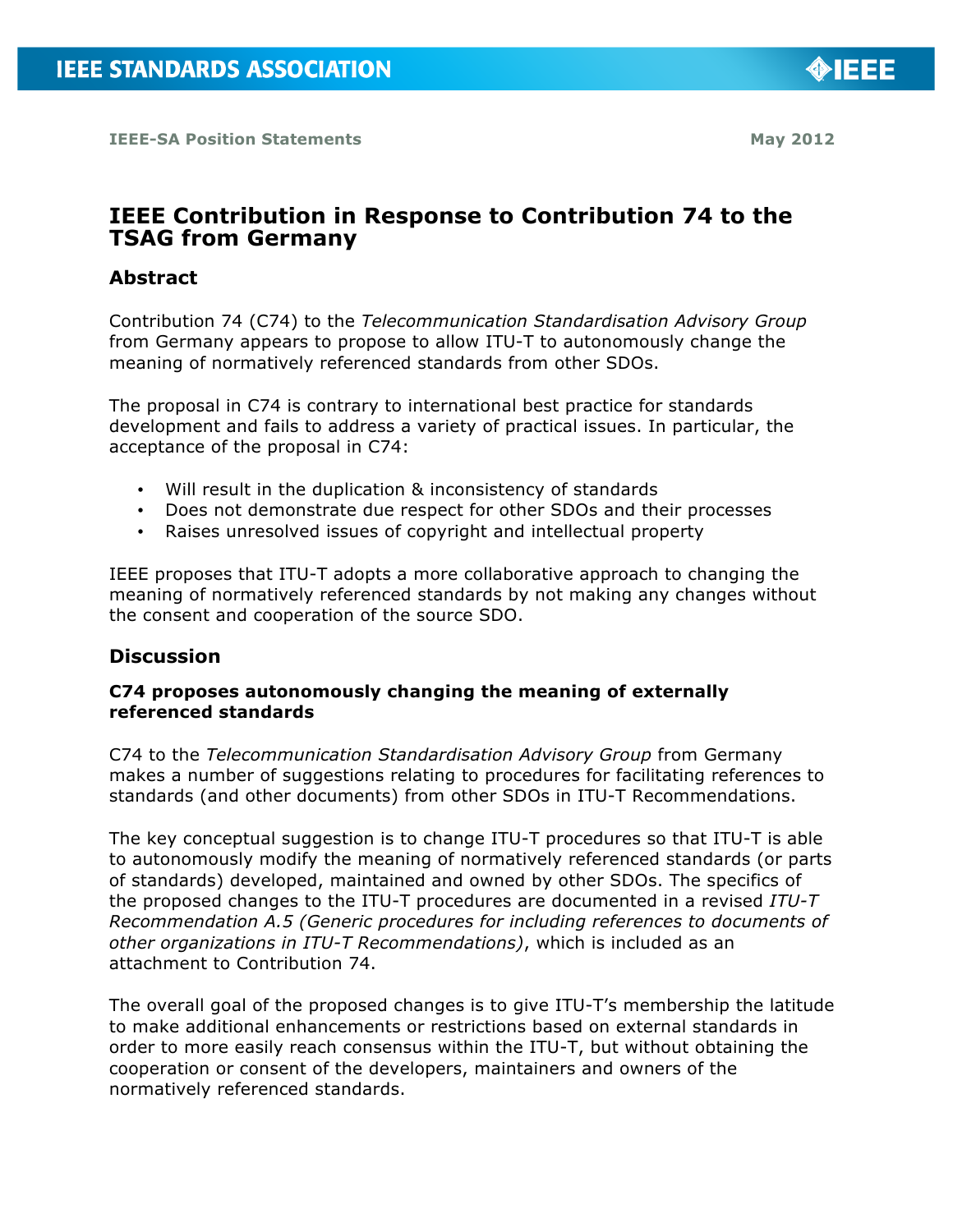### **The proposal in C74 will result in duplication & inconsistency of standards**

International best practice in standards development relies on the premise that duplication of standards should be avoided whenever possible. This principle is encapsulated in ITU-T's own draft four-year Rolling Operational Plan (for the 2012- 2015 timeframe). This plan emphasizes cooperation and collaboration with Sector Members and other SDOs in order to harmonize activities and avoid duplication and inconsistencies of standards. Guidelines used by ISO and IEEE promote similar principles.

Acceptance of the proposal in C74 to allow ITU-T to change the meaning of referenced external standards without the consent of the source SDO, will inevitably lead to duplication of the original standard and inconsistency between the original standard and the ITU-T version. The risk is similar if ITU-T references the whole of an external standard or only part of an external standard. Any inconsistencies will most likely be magnified as the ITU-T and source SDO independently attempt to maintain and further extend different versions in the future. The effect is likely non interoperability of products, which conflicts with the core reason for standards development.

#### **The proposal in C74 does not demonstrate due respect for other SDOs & their processes**

International best practice in standards development uses processes that take into account the views of all stakeholders. The IEEE is an example of an SDO that operates under a well-established, and widely respected, open and consensus based standards development process that embodies this principle.

In giving ITU-T the right to ignore the views and rights of SDOs that develop, maintain and own normatively referenced standards, the proposal in C74 demonstrates a lack of respect for those SDOs and their processes. Additionally, it demonstrates a lack of respect for the views and efforts of all the stakeholders that participated in these processes in good faith.

#### **The proposal in C74 raises unresolved issues of copyright and intellectual property**

The proposal in C74 properly recognises the copyright and IPR rights of other entities. For example, it requires that permission of the copyright owner is obtained before incorporating text from a normatively referenced standard into an ITU-T recommendation. It also suggests the IPR policy of other SDOs and known IPR issues must be taken into account when deciding if and how to make a normative reference to an external standard.

Unfortunately, the proposal in C74 fails to resolve many issues related to copyright and intellectual property. For example: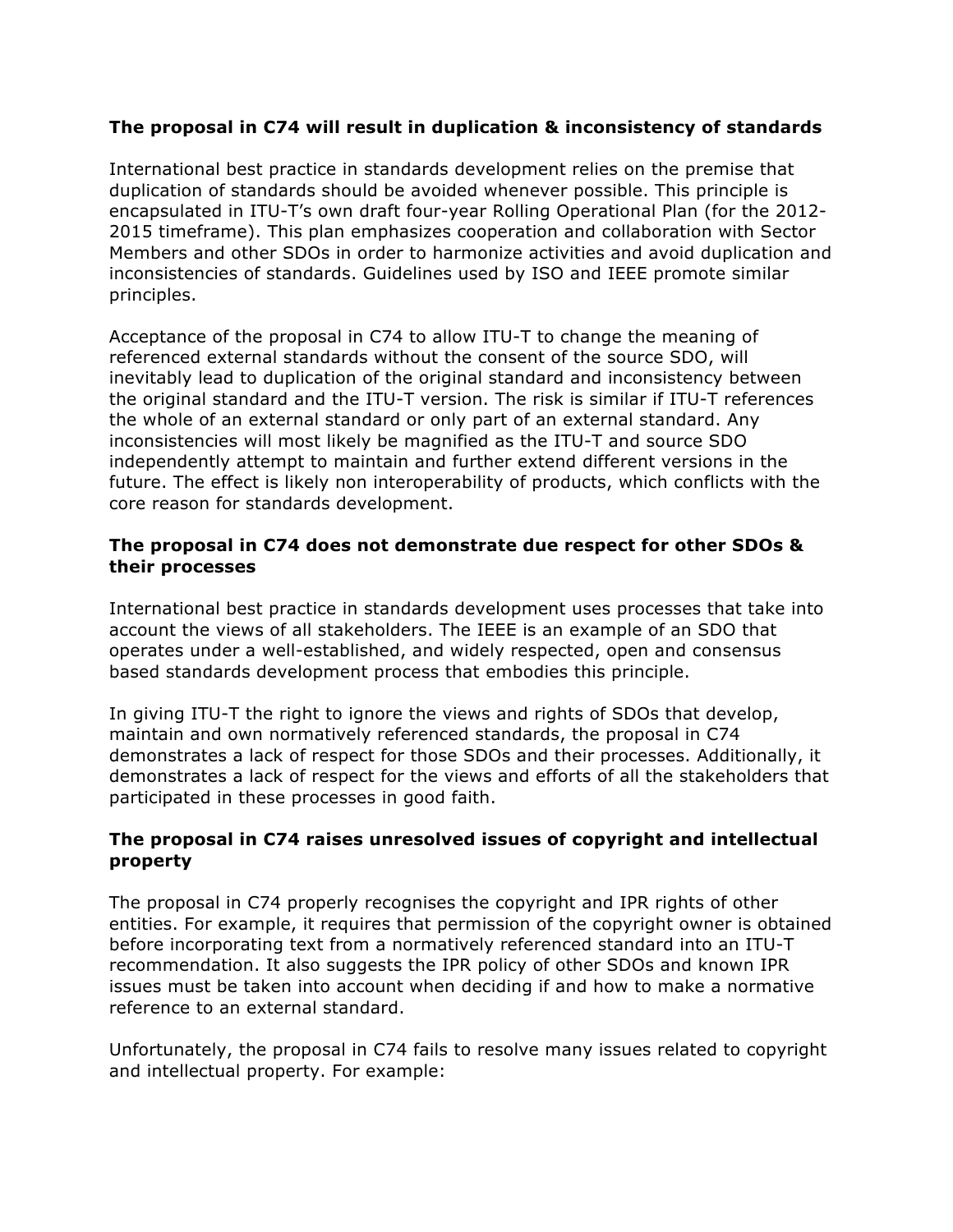- The duplication of the structure of an external standard, including titles, is in itself often a violation of the copyright of the source SDO (or some other entity), unless permission is obtained from the copyright owner.
- Many attempts to modify the meaning or details of normatively referenced standards will require copying of at least small sections of text, tables, variable names, etc, which may violate the copyright of the source SDO (or some other entity).
- Any Letters of Assurance related to the IPR in the normatively referenced standard are unlikely to apply to any modified ITU-T version of the standard, meaning anyone implementing the ITU-T Recommendation is likely to have no IPR assurance.

### **Summary**

IEEE does not support the proposed modifications to *ITU-T Recommendation A.5 (Generic procedures for including references to documents of other organizations in ITU-T Recommendations)* because of the proposal's failure to follow international best practice for standards development, including a lack of respect for the processes of other SDOs, and a variety of practical issues related to copyright and IPR.

## **Alternative Proposal**

#### **IEEE proposes a more cooperative approach to changing the meaning of external standards**

IEEE proposes that the following alternate guidelines for normatively referenced standards be developed and incorporated as an Annex into ITU-T Recommendation  $A.5$ :

- ITU-T may extend or restrict the functionality of a standard from another SDO using existing interfaces and mechanisms in the standard that were explicitly designed to allow extending or restricting functionality.
- If there is any doubt about the availability of such interfaces and mechanisms, ITU-T should request clarification from the source SDO.
- ITU-T shall not extend or restrict the functionality of a standard from another SDO if appropriate interfaces and mechanisms explicitly designed to allow such extension or restriction are unavailable.
- ITU-T may request the source SDO to define appropriate interfaces or mechanisms in the standard if they do not exist or may request the source SDO to include new functionality or restrictions in the standard.
- ITU-T shall not normatively reference a standard from another SDO if a change in meaning in the standard is necessary and agreement cannot be obtained from the other SDO either for:
	- $\circ$  the standard to be modified by the other SDO to meet the needs of ITU-T